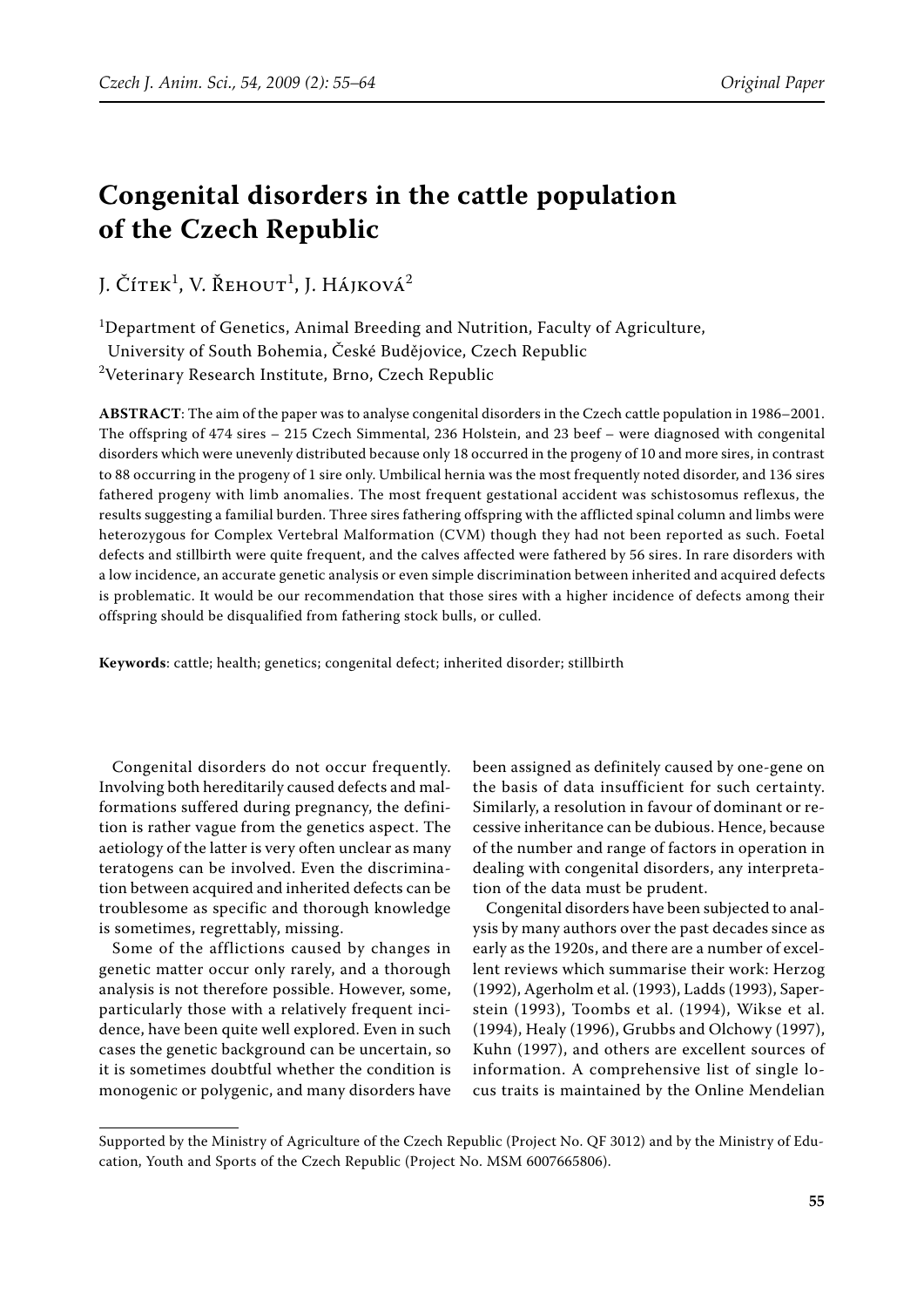Inheritance in Animals (OMIA) database and is accessible on the internet (Nicholas, 2003).

Here, the results of the long-term study are presented, conducted to analyse the congenital disorders in the Czech Simmental, Holstein, and beef cattle in 1986–2001.

## **MATERIAL AND METHODS**

In the Czech Republic, a surveillance programme has been established to check the genetic health of cattle, whereby data on calves with congenital disorders are collected and evaluated. Field veterinarians report the birth of disabled calves, note their diagnosis, and identify the sire and the dam. The checking of approximately one hundred progeny is considered to be sufficient for the evaluation of a sire. In this paper, sires born between 1986 and 2001 were analysed.

The recessive hereditary disorders BLAD and CVM were diagnosed by molecular analysis; CVM according to the patent Genetic Test for the Identification of Carriers of CVM, and BLAD according to the methods of Nagahata et al. (1993).

Robertsonian translocations were diagnosed by conventional cytogenetic investigation. We used a modified method of investigation of live dividing lymphocytes from peripheral blood (Moorhead et al., 1960). At least 20 mitoses per animal were evaluated.

#### **RESULTS AND DISCUSSION**

In total, the offspring of 474 sires were diagnosed as being afflicted with a congenital disorder, namely 215 sires of Czech Pied cattle (Czech Simmental), 236 Holstein sires incl. Red Holstein, 1 Hereford, 1 Aberdeen Angus, 2 Belgian Blue, 6 Limousine, 9 Charolais, 3 Piemontese, and 1 Blonde d'Aquitaine (i.e. 23 beef sires). When more than one disorder occurred in the progeny of a sire, each disorder was counted individually and summarized. For example one of the evaluated sires had progeny with micromelia, weak calves, abortion, and perishing of calves, so it has been counted four times. Therefore, the sum of sires with offspring carried disorders is 734, even though the actual number of sires is 474.

The numbers of sires recorded newly into the pedigree books of Czech Simmental and Holstein breeds in the Czech Republic are given in Table 1. As can be seen, around 8.6 per cent of Holstein sires and 6.5 per cent of Czech Simmental sires have born the offspring with congenital disorder.

Altogether, only 18 congenital disorders occurred in the progeny of 10 and more sires (Table 2): sc. hernia umbilical cong., BLAD, opened hock, contracture of muscles and ligaments of limbs, schistosomus reflexus, stillborn calves, hydrocephalus congenital, unviable calves, Robertsonian translocation, brachygnathia inferior, atresia ani and recti, ascites, perishing of calves, brachygnathia superior, abortion, spastic paresis, hernia cerebralis, and dystocia. Further 12 disorders affected the progeny of 5 to 9 sires, i.e. atresia ani, big foetus, acaudia, aplasia uteri, cheilognathopalatoschisis, palatoschisis, shortening of spinal column, aplasia of uteri and ovaries, cheiloschisis (gnathoschisis), aplasia of genitals, chimerism XX/XY, and shortening of limbs. The remainder of the congenital disorders identified, i.e. 121 (80% of 151 described disorders), were diagnosed in the progeny of 4 and fewer sires; 88 disorders in the progeny of 1 sire only. Thus, the problem of "congenital disorders" is rather diversiform and difficult to analyse.

Umbilical hernia was the disorder which occurred most frequently in the analysed period: 84 sires, i.e. 17.7% of 474 males with affected progeny fathered offspring with this disorder (Table 2). Herrmann et al. (2001) in German Fleckvieh found an overall incidence of 1.8%, and concluded that the sire and sire line had a significant influence. Even though they could not explain the segregation pattern either by an autosomal recessive or

Table 1. Sires recorded newly in the pedigree books in the Czech Republic in 1986–2001

|                 | Total   | Born in the Czech Republic |        | Imported |     |
|-----------------|---------|----------------------------|--------|----------|-----|
|                 |         | n                          | $(\%)$ | п        | (%) |
| Holstein        | 2 7 4 0 | 603                        | 22     | 2 1 3 7  | 78  |
| Czech Simmental | 3 3 0 7 | 2811                       | 85     | 496      | 15  |
| Total           | 6 0 4 7 | 3414                       | 56     | 2633     | 44  |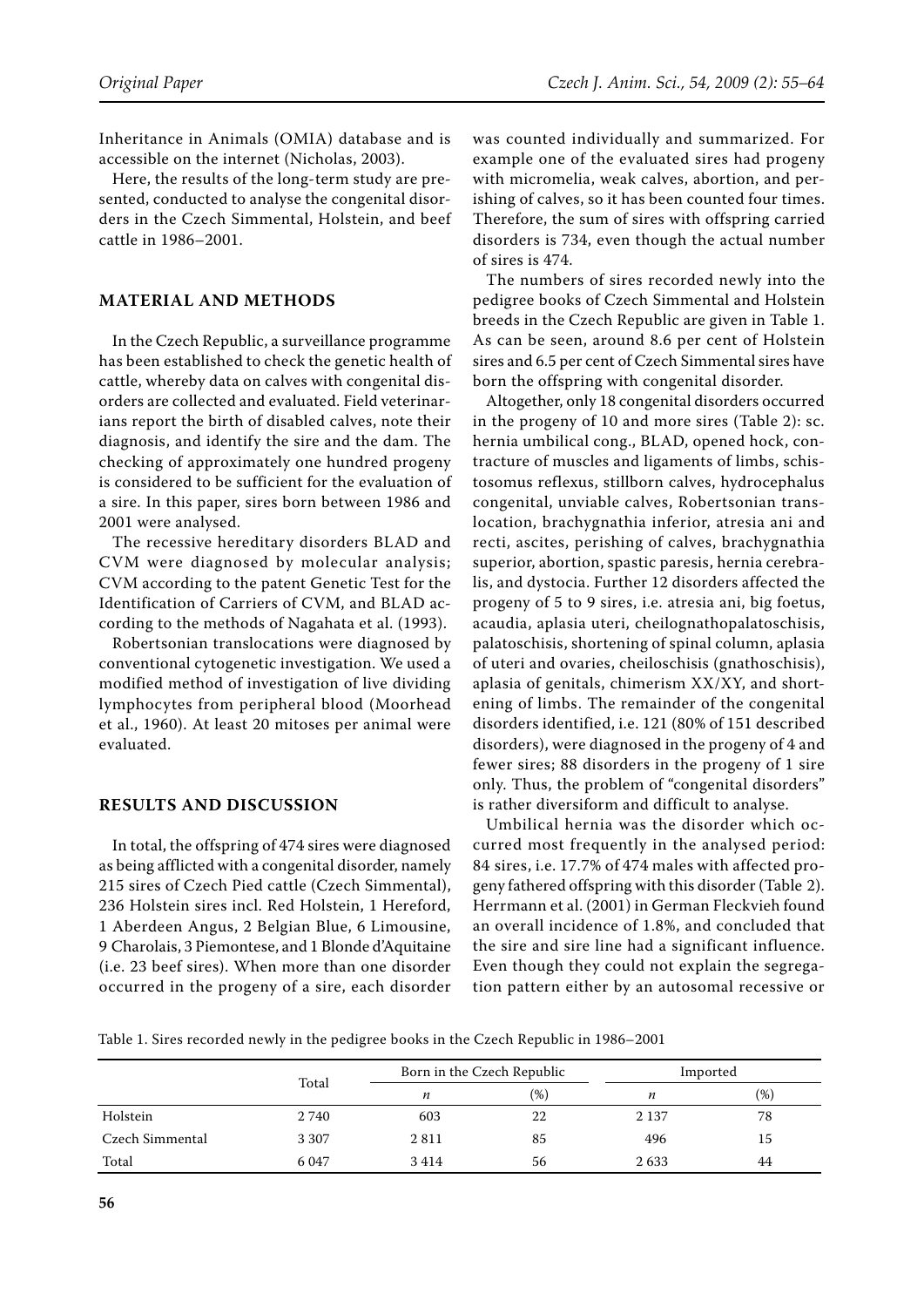| Group/sum of sires              | Diagnosis                                                | Number of sires with<br>offspring carrying the<br>disorder |
|---------------------------------|----------------------------------------------------------|------------------------------------------------------------|
| Hernia/88                       | hernia umbilical cong.                                   | 84                                                         |
|                                 | hernia abdominalis                                       | 4                                                          |
|                                 | <b>BLAD</b>                                              | 64                                                         |
| Recessive inherit. disorders/68 | <b>CVM</b>                                               | 4                                                          |
|                                 | Robertsonian translocation 1/29                          | 18                                                         |
| Chromosomes/23                  | chimerism XX/XY                                          | 5                                                          |
|                                 | schistosomus reflexus                                    | 35                                                         |
|                                 | monster                                                  | 1                                                          |
| Birth defect/40                 | amorphus globosus                                        | 2                                                          |
|                                 | haired formation in embryolemma                          | 1                                                          |
|                                 | heart ante apertura thoracis cranialis                   | 1                                                          |
|                                 | hernia cerebralis                                        | 10                                                         |
|                                 | dicephalus                                               | 2                                                          |
|                                 | duplicitas anterior, dicephalus                          | 1                                                          |
|                                 | pygopagus, dicephalus                                    | 1                                                          |
|                                 | dicephalus bicollis                                      | 1                                                          |
|                                 | dicephalus, spondyloschisis                              | 1                                                          |
|                                 | cranioschisis                                            | 1                                                          |
|                                 | schisoprosopia                                           | 2                                                          |
|                                 | enlargement of neurocranium                              | 1                                                          |
|                                 | short wide head                                          | 1                                                          |
|                                 | short head                                               | 1                                                          |
| Head/33                         | cerebrocortical necrosis                                 | 1                                                          |
|                                 | fissura cerebralis                                       | 1                                                          |
|                                 | defect of head, 4 eyes, 2 lower jaws                     | 1                                                          |
|                                 | double muzzle                                            | 1                                                          |
|                                 | missing nostrils                                         | 1                                                          |
|                                 | double lower jaw                                         | 1                                                          |
|                                 | anodontia                                                | 1                                                          |
|                                 | defects of teeth                                         | 1                                                          |
|                                 | hypoplasia and bilateral deformity of auricles           | 1                                                          |
|                                 | double auricles, dermal formation in genit. region, male | 1                                                          |
|                                 | dermal formation on head                                 | 1                                                          |
|                                 | cataract lentis bilateralis                              | $\mathbf{1}$                                               |
|                                 | anophthalmus                                             | 3                                                          |
|                                 | anophthalmus bilateralis                                 | 1                                                          |
|                                 | aplasia of left eye                                      | 1                                                          |
| Eye/13                          | aplasia of right eye                                     | 1                                                          |
|                                 | head without eyes, only orbits developed                 | 1                                                          |
|                                 | microphthalmia                                           | 3                                                          |
|                                 | microphthalmia bilateralis                               | 1                                                          |
|                                 | blindness                                                | 1                                                          |

Table 2. Congenital and inherited disorders found in offspring of sires of the Czech cattle population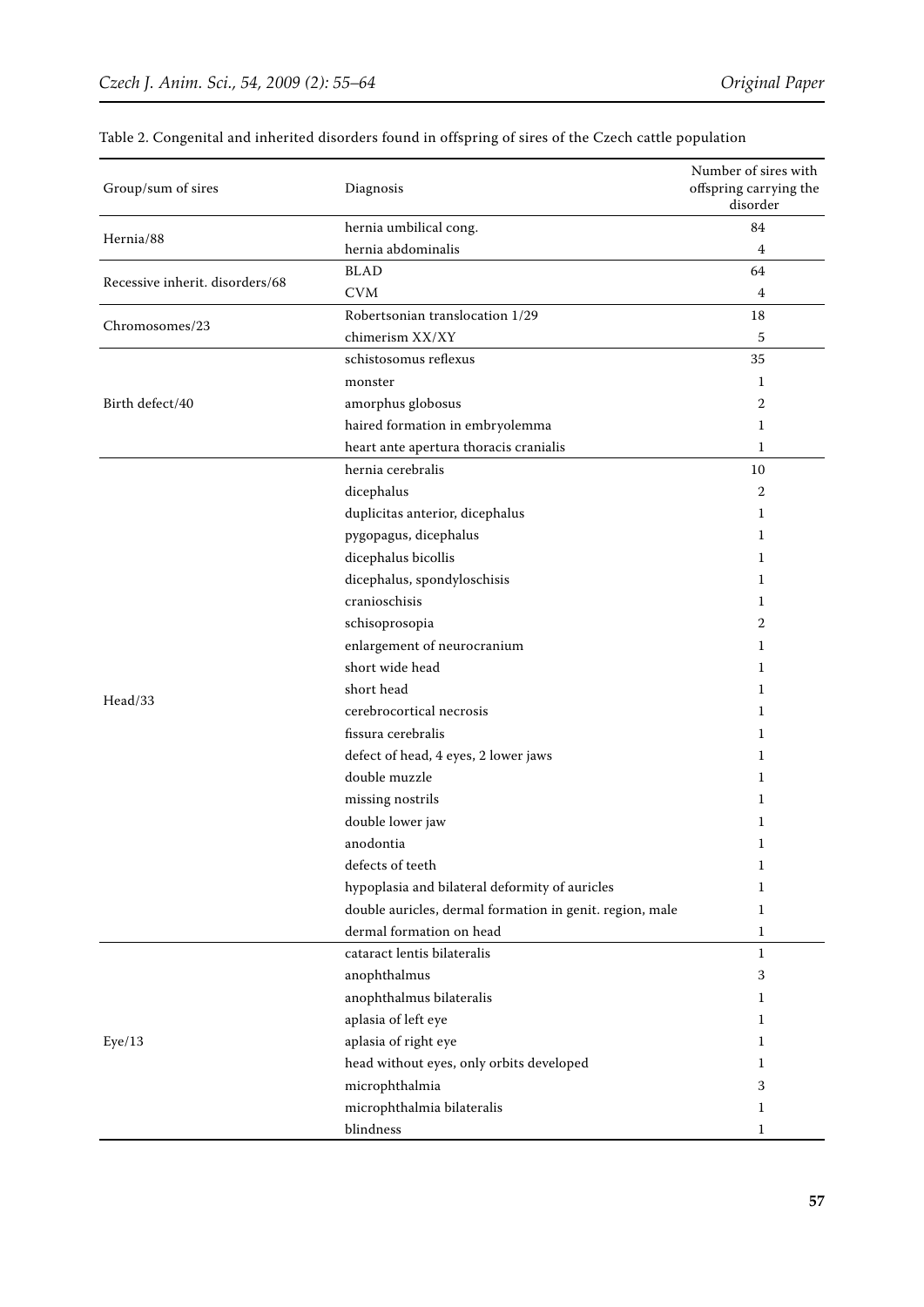## Table 2. to be continued

| Group/sum of sires       | Diagnosis                                      | Number of sires with<br>offspring carrying the<br>disorder |
|--------------------------|------------------------------------------------|------------------------------------------------------------|
|                          | brachygnathia inferior                         | 17                                                         |
|                          | brachygnathia superior                         | 12                                                         |
|                          | brachygnathia et cheiloschisis superior        | 1                                                          |
| Jaw/35                   | brachygnathia inferior and superior            | $\overline{2}$                                             |
|                          | brachygnathia                                  | 1                                                          |
|                          | agnathia                                       | 2                                                          |
|                          | cheilognathopalatoschisis                      | 7                                                          |
| Fissure of jaw or lip/20 | palatoschisis                                  | 7                                                          |
|                          | cheiloschisis (gnathoschisis), ch. partial     | 6                                                          |
|                          | shortening of spinal column                    | 7                                                          |
|                          | spondyloschisis                                | 1                                                          |
|                          | defects of cervical spinal column              | 2                                                          |
|                          | defects of pectoral spinal column              | 1                                                          |
|                          | defects of spinal column                       | 1                                                          |
|                          | schistothorax in sternum                       | 1                                                          |
|                          | defects of lumbar spinal column                | 1                                                          |
|                          | spondyloschisis in loin region                 | 1                                                          |
| Spine and pelvis/23      | deformed spinal column and pelvis              | 1                                                          |
|                          | deformed pelvis                                | 1                                                          |
|                          | hypoplasia of lumbar vertebrae                 | 1                                                          |
|                          | diastematopyelia (cleft pelvis)                | 1                                                          |
|                          | hypoplasia pelvis                              | 1                                                          |
|                          | cleft neurocanal                               | 1                                                          |
|                          | kyphosis                                       | 1                                                          |
|                          | scoliosis                                      | 1                                                          |
|                          | perosomus elumbis                              | $\sqrt{2}$                                                 |
| Perosomus elumbis/3      | perosomus elumbis, susp.                       | 1                                                          |
|                          | acaudia                                        | 8                                                          |
| Cauda/10                 | double cauda                                   | 1                                                          |
|                          | malformation of cauda                          | 1                                                          |
|                          | coeloschisis                                   | $\,$ 3 $\,$                                                |
| Abdomen/5                | abdominal fissure                              | 1                                                          |
|                          | aplasia of abdominal muscles                   | 1                                                          |
|                          | atresia ani and recti                          | 15                                                         |
| Anus/24                  | atresia ani                                    | $\overline{9}$                                             |
|                          | opened hock                                    | 50                                                         |
|                          | contracture of muscles and ligaments of limbs  | 43                                                         |
| Limbs/136                | achondroplasia susp.                           | 3                                                          |
|                          | achondroplastic shortening of limbs            | 3                                                          |
|                          | achondroplasia I.                              | 2                                                          |
|                          |                                                |                                                            |
|                          | achondroplasia II.                             | 1                                                          |
|                          | shortening of limbs                            | 5                                                          |
|                          | shortening of right forelimb and left hindlimb | 1                                                          |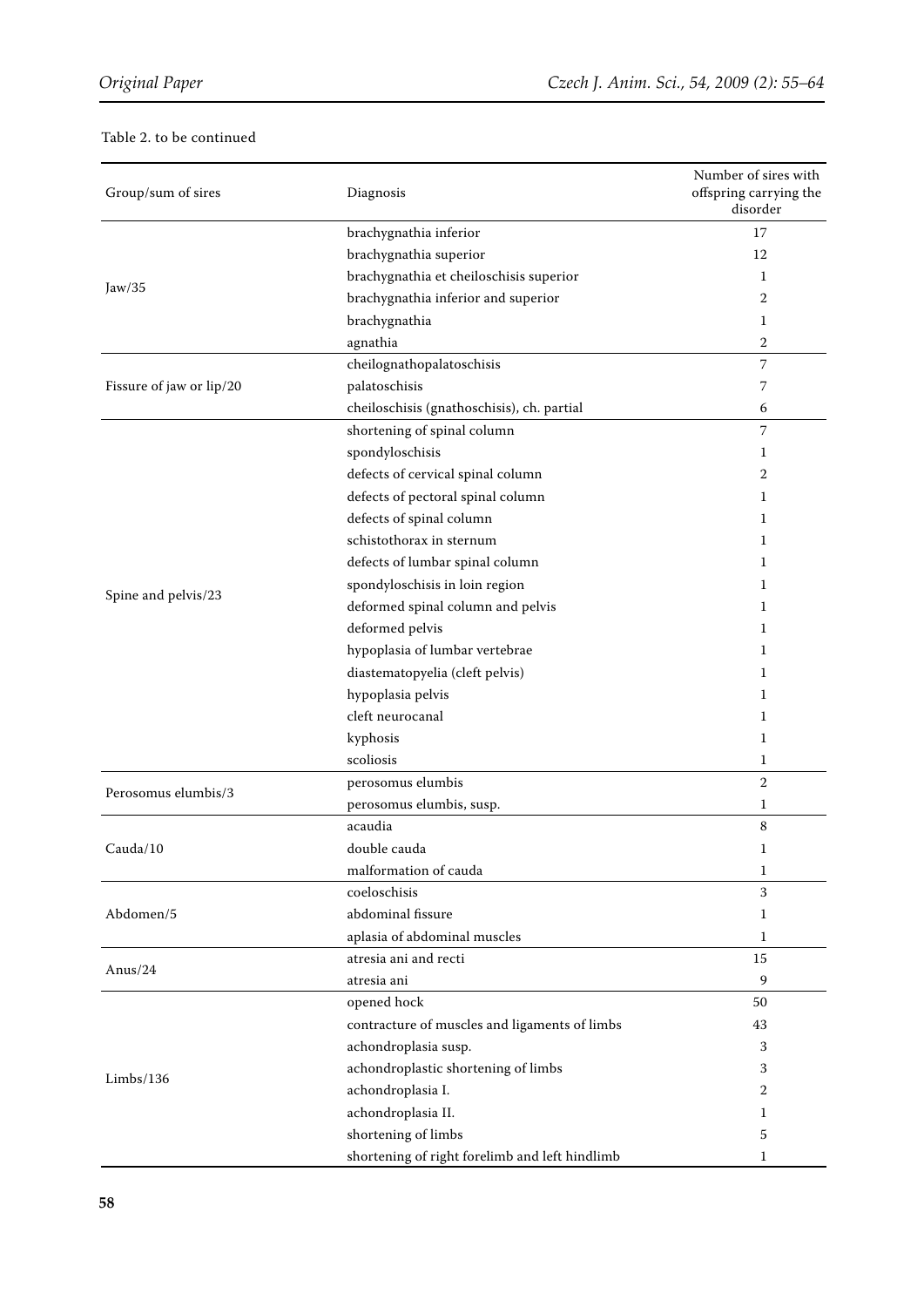### Table 2. to be continued

| Group/sum of sires<br>Diagnosis |                                                            | Number of sires with<br>offspring carrying the<br>disorder |
|---------------------------------|------------------------------------------------------------|------------------------------------------------------------|
|                                 | shortening of forelimbs                                    | 1                                                          |
|                                 | micromelia                                                 | 2                                                          |
|                                 | hypoplasia of pelvis, limbs and lumbar vertebrae           | 1                                                          |
|                                 | aplasia of limbs of metatarsus                             | 2                                                          |
|                                 | hypoplasia of forelimbs, partial aplasia of right hindlimb | 1                                                          |
|                                 | flexion of forelimbs with ankylotic joints                 | 1                                                          |
|                                 | inflexed joints                                            | $\overline{2}$                                             |
|                                 | flexion of carpal joints                                   | 1                                                          |
|                                 | anomaly of limbs                                           | 1                                                          |
| Limbs/136                       | malformation of spinal column and joints of limbs          | 1                                                          |
|                                 | convoluted forelimbs                                       | 1                                                          |
|                                 | anomaly of limbs with ankylosis                            | 3                                                          |
|                                 | ankylosis                                                  | 3                                                          |
|                                 | released inter-hoof ligament                               | 3                                                          |
|                                 | atrophy of muscles on left forelimb                        | 1                                                          |
|                                 | malformations of hindlimbs                                 | 1                                                          |
|                                 | malformation of left forelimb                              | 1                                                          |
|                                 | defects of hoofs                                           | 1                                                          |
|                                 | defect of hoofs' keratin                                   | 1                                                          |
|                                 | polypodia                                                  | $\mathbf{2}$                                               |
| Polypodia/6                     | polypodia posterior                                        | 2                                                          |
|                                 | polypodia anterior                                         | 2                                                          |
|                                 | polydactyly                                                | $\overline{4}$                                             |
| Fingers/6                       | adactyly of left forelimb                                  | 1                                                          |
|                                 | adactyly of forelimbs                                      | 1                                                          |
|                                 | spastic paresis                                            | 11                                                         |
|                                 | spastic paresis of left hindlimb                           | 4                                                          |
| Paresis/20                      | spastic paresis of right hindlimb                          | 1                                                          |
|                                 | paraplegia                                                 | 1                                                          |
|                                 | torticollis                                                | 3                                                          |
| Epitheliogen. imperf./3         | epitheliogenesis imperfecta                                | $\,$ 3 $\,$                                                |
| Alopecia/1                      | alopecia                                                   | $\mathbf{1}$                                               |
|                                 | hydrocephalus congenital                                   | $23\,$                                                     |
|                                 | hydrocephalus internus                                     | 1                                                          |
| Hydrops/42                      | hydrothorax                                                | 1                                                          |
|                                 | ascites                                                    | $15\,$                                                     |
|                                 | hydrops univ.                                              | $\overline{2}$                                             |
|                                 | aplasia of genitals                                        | 6                                                          |
|                                 | aplasia uteri and ovaries                                  | 7                                                          |
|                                 | aplasia uteri                                              | $\,8\,$                                                    |
| Female genitals/29              | hypoplasia uteri                                           | 1                                                          |
|                                 | uterus unicornis                                           | 2                                                          |
|                                 | cleft genitals (female)                                    | 1                                                          |
|                                 | fissura retrovaginalis, anus vulvovaginalis                | 1                                                          |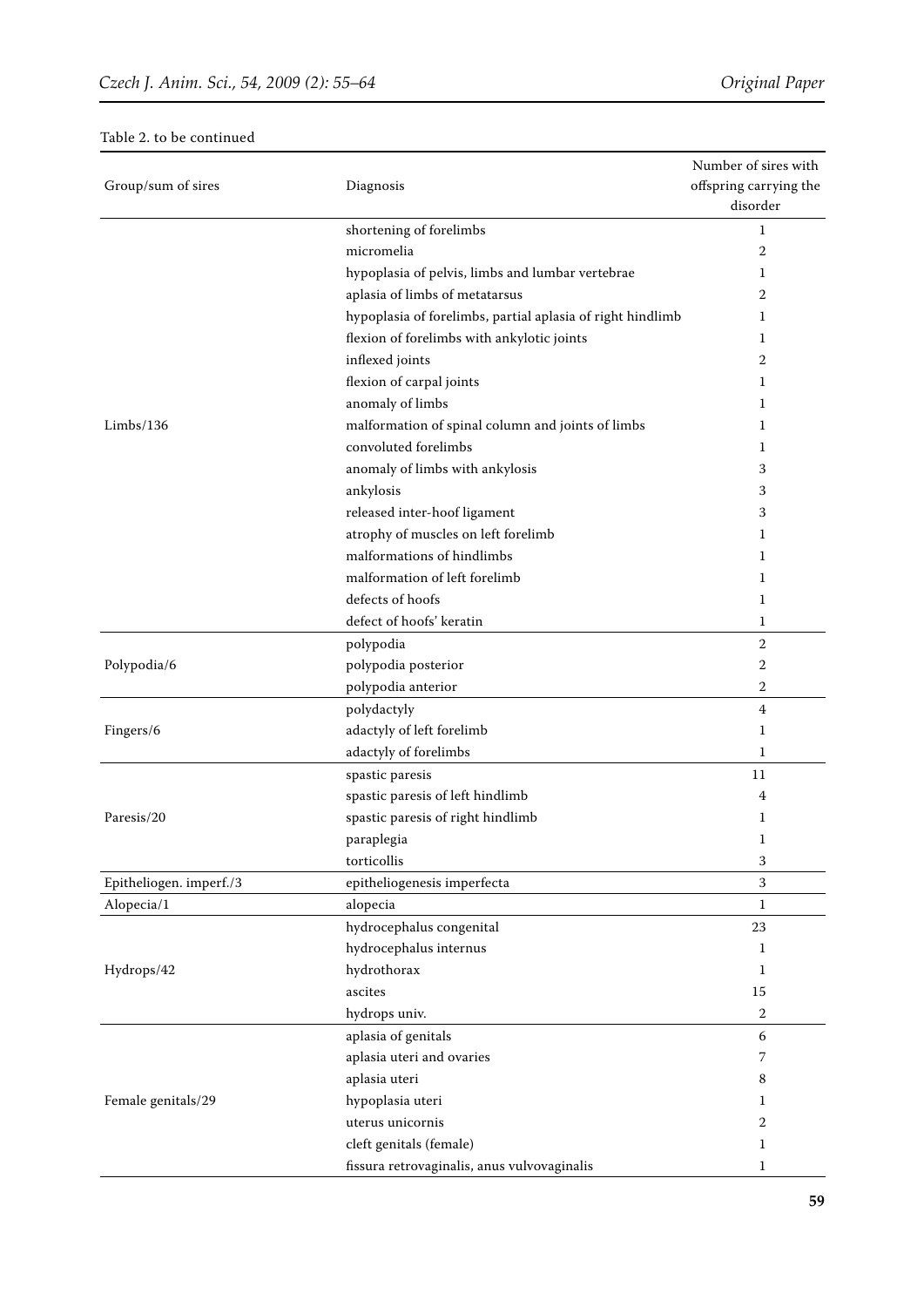| Group/sum of sires | Diagnosis                        | Number of sires with<br>offspring carrying the<br>disorder |
|--------------------|----------------------------------|------------------------------------------------------------|
|                    | hypertrophied hymen              | $\mathbf{1}$                                               |
| Female genitals/29 | hypertrophied clitoris           | 1                                                          |
|                    | malformation of vulva            | 1                                                          |
|                    | cryptorchidism                   | $\mathbf{1}$                                               |
|                    | hypoplasia of testes             | 1                                                          |
|                    | double scrotum                   | 1                                                          |
| Male genitals/9    | defect of scrotum                | 1                                                          |
|                    | torsion of scrotum               | 1                                                          |
|                    | prolapsus of prepuce             | 1                                                          |
|                    | defect of sexual differentiation | 1                                                          |
|                    | hermaphroditism of offspring     | 2                                                          |
|                    | mummified foetus                 | $\overline{4}$                                             |
|                    | foetal death                     | 1                                                          |
|                    | abortion                         | 12                                                         |
| Foetus, calf/56    | stillborn calves                 | 26                                                         |
|                    | prolonged gravidity, stillbirth  | 2                                                          |
|                    | birth mass of 8 to 10 kg         | 1                                                          |
|                    | big foetus                       | 9                                                          |
|                    | thickening of embryolemma        | $\mathbf{1}$                                               |
| Dystocia/10        | dystocia                         | 10                                                         |
| Unviable calves/32 | unviable calves                  | 19                                                         |
|                    | perishing of calves              | 13                                                         |

Table 2. to be continued

by an autosomal dominant monogenic model, they recommended that the use of sires with an occurrence of hernia umbilical in their offspring should be restricted.

BLAD occurred frequently  $(n = 64)$  because the evaluation period included the 90's – a period with a generally high occurrence of this monogenic recessive lethal trait. The low incidence of CVM ( $n = 4$ ) is not surprising, because our data collection stopped in the early 2000's, and hence its culmination was not recorded. The incidence of CVM, BLAD and other genetic disorders in the Czech cattle population has been dealt with in another paper (Čítek et al., 2006). Other authors have different findings but theirs could have been influenced by special circumstances in the population under analysis; for example Agerholm et al. (1993) reported spinal muscular atrophy as the most common disorder in the Danish cattle population, but all calves with the diagnosis belonged to the same families, of American Brown

Swiss origin. This stock has not been used in breeding in the Czech Republic.

The Robertsonian translocation 1/29 was reported in the progeny of 18 sires. Czech Simmental sires were affected, but also beef sires, in particular one Blonde d'Aquitaine and one Charolais. Agerholm et al. (1993) reported the Robertsonian translocation in Blonde d'Aquitaine (165 normal, 55 heterozygous) and Limousine breeds (129 normal, 18 heterozygous). In our previous analysis (Čítek et al., 2006), the relative frequency was 0.99% of Simmental and 3.52% of the beef sires analysed. The translocation was found also in 13 females out of 48. In the Czech Republic, an approved prophylactic screening program for Robertsonian translocations has been in place for some years in order to prevent their spread and future fertility damage in the cattle population.

In Table 2, the disorders are grouped according to the type of the affliction or the body part afflicted.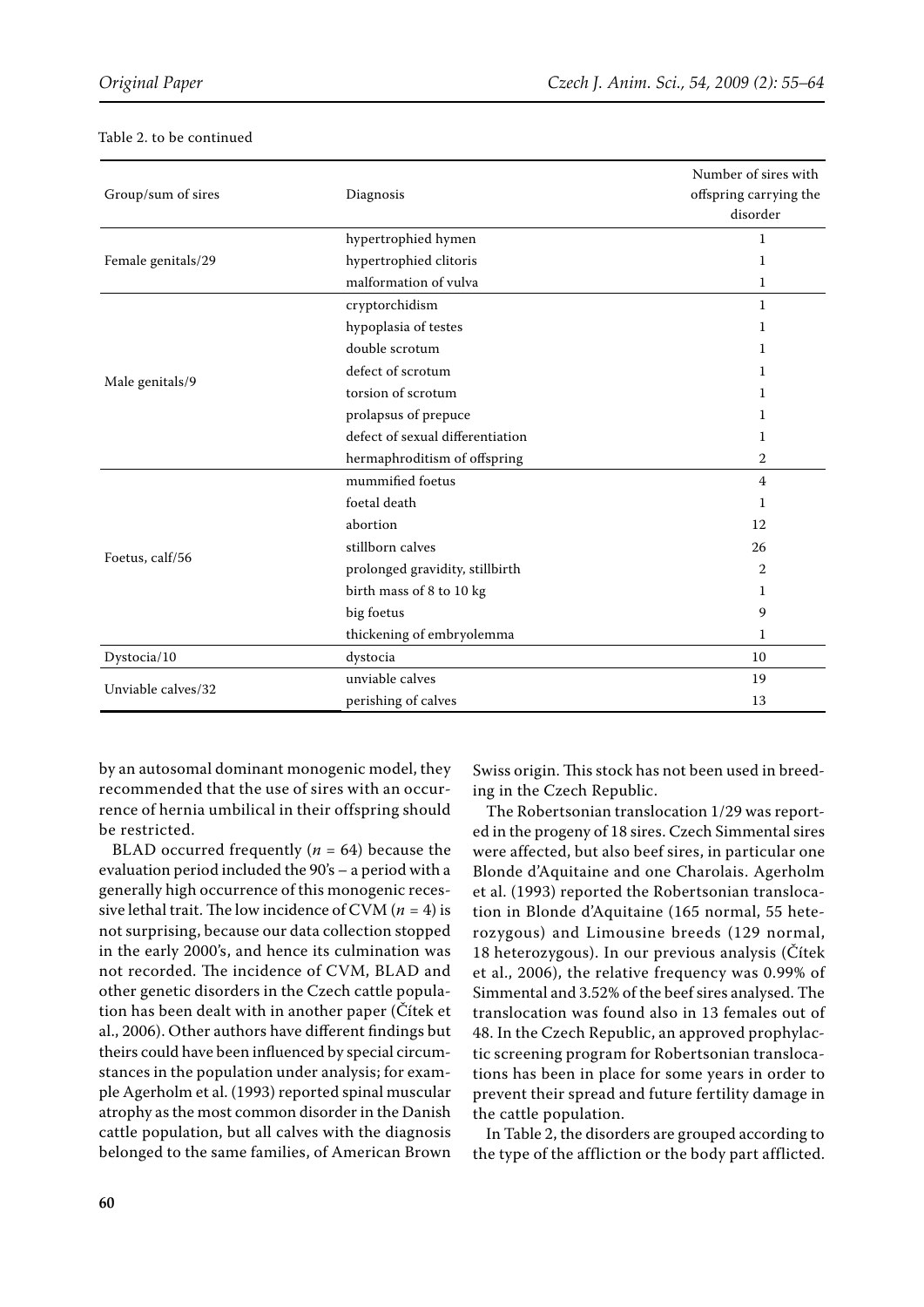Thus, 42 sires have produced monsters, 31 sires calves with various head defects etc.

Of these groups, afflictions of limbs were the most frequent; 136 sires in total had produced progeny with various anomalies; 50 sires (10.5% of those with affected offspring) had produced progeny with opened hock, and 43 sires progeny with contractures of muscles and ligaments. There has been a relatively high incidence of afflicted limbs in Czech cattle for some time: opened hock is the most persistent, while polydactyly has occurred in the progeny of only four sires, and syndactylism has not been reported at all.

As can be seen in Table 2, some of the listed disorders might have occurred in the same incident, and many have been linked already by the processing of the data. In some cases, the grouping was dubious, because the description of veterinarians was not precise enough. For example, sometimes the disorder was described only as "inflexed joints" or "polypodia", and sometimes more precisely as "flexion of carpal joints" or "polypodia posterior". However, the description was at times even more vague; for example "anomaly of limbs" or "defects of spinal column". This imprecision was caused by a number of factors: non-uniform diagnosis by veterinarians, varying degrees of the care taken, non-uniform terminology, and a further significant factor was the very length of time over which the data had been collected. The interpretation of congenital disorders was complicated by ambiguity, and a degree of unification of diagnostics and terminology would simplify the analysis. Fortunately, in most cases the diagnoses were obvious.

Schistosomus reflexus appeared relatively often; 35 sires had bred afflicted foetuses. This is a malformation with important clinical implications, is always a challenge for veterinarians and breeders, and is often baffling for less experienced obstetricians (Saperstein, 1993).

Our results suggest a familial burden for schistosomus reflexus, because, of the 35 sires, 20 belonged to three lines only. This fits with the hypothesis of autosomal recessive heredity suggested by other authors. Eleven sires had produced other defects along with schistosomus reflexus, but with broad variability. For example, one sire fathering a calf with schistosomus reflexus passed on atresia ani et recti, and also brachygnathia inferior and cryptorchidism to three calves. In another sire, amorphus globosus was reported in one calf, and schistosomus reflexus in the other. Nevertheless, the data are insufficient for reasonable speculation on the genetic connections.

Various congenital defects of the head were reported quite often. As can be seen in Table 2, they concerned the head itself, the eyes, brachygnathia, and schisis. The relatively high occurrence of duplications such as dicephalus, schisoprosopia, four eyes and two lower jaws, double muzzle, double lower jaw, and double auricles, is in concordance with Hiraga and Dennis (1993). They give congenital duplication as a relatively common defect in cattle, the incidence being lower in sheep and pigs, and rare in goats. Cranial duplications prevail in cattle, in contrast to caudal duplication in sheep and pigs. In our analysis we found only sporadic cases of genital fissures. The authors mentioned above regard the differences among species as interesting, and suggest that they may explain why congenital duplications appear more frequently in cattle than in other domestic animals, even though the cause is not known.

Agnathia was not accompanied by defects of auricles, as usually happens in man. One sire who produced agnathia had also bred descendants with flexions of limbs, muscular atrophy and epitheliogenesis imperfecta.

Brachygnathia occurred quite often, as 35 sires produced calves with the defect. Cheilognathopalatoschisis, cheiloschisis, and palatoschisis were also relatively frequent.

The occurrence of serious inherited eye diseases could recently be controlled in other species by genotyping of the respective gene (Bechyňová et al., 2008).

The occurrence of spinal column affliction in the period before CVM was identified prompts the question whether the defects are caused by this recessive inherited disorder or not. The suspect sires also produced progeny showing contractures of muscles, inflexed joints and paresis, and so we compared the list of sires with progeny showing these defects with the list of known carriers of the recessive allele for CVM. We also included the fathers of dams mothering the affected calves. Altogether, 57 sires were involved in the search, and only 19 were found in the register for CVM because the sires involved in the paper were old, and not all were used during the period when the test for CVM was a requirement. Of these, three were found to be carriers of the recessive allele, though in this research they were not reported originally as being CVM carriers. The first of these sires produced calves with contracture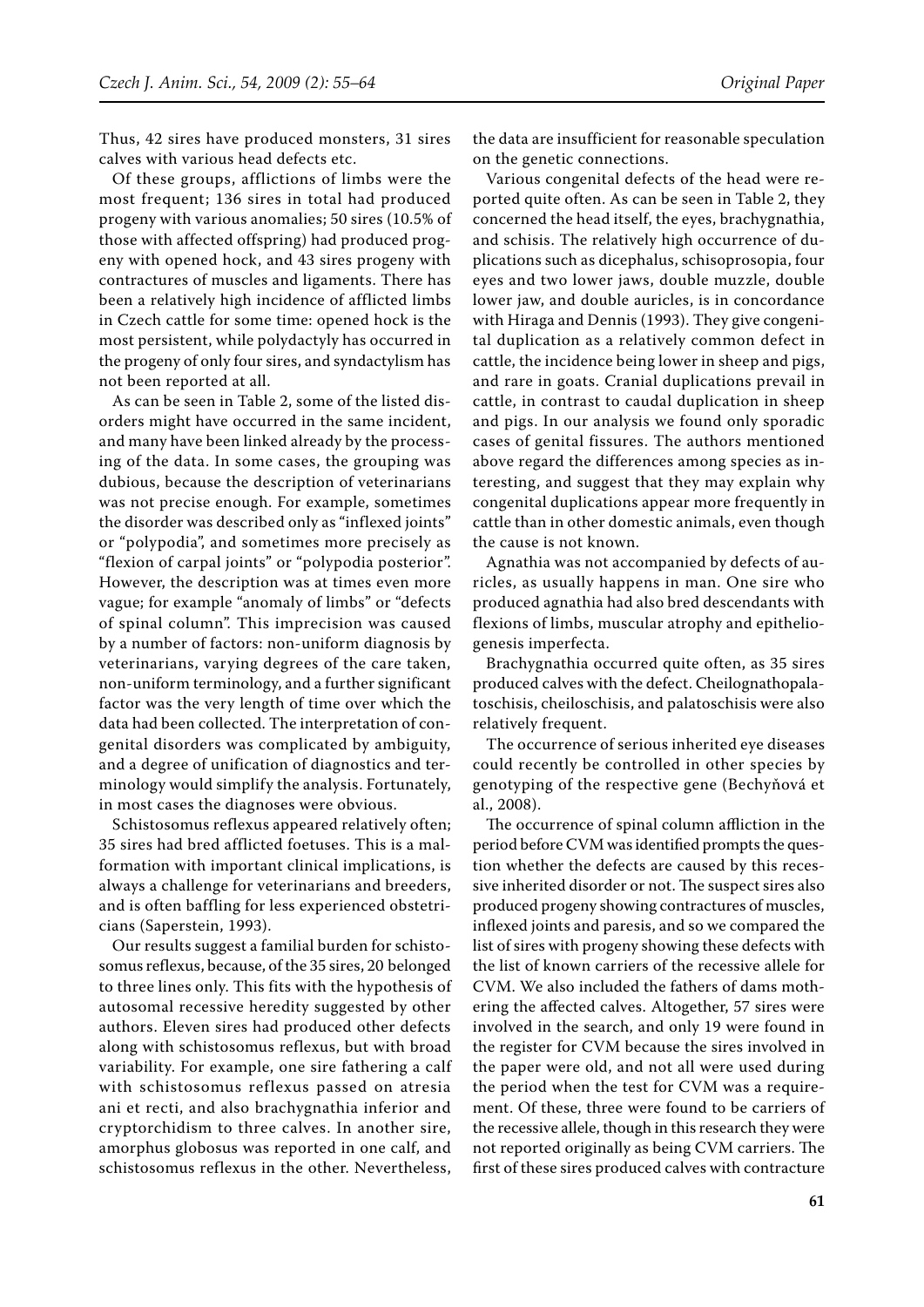of muscles and ligaments of the limbs, the second with the deformed spinal column and pelvis. The third produced progeny with contracture of muscles and ligaments of the limbs, shortened limbs and achondroplasia, and also calves with brachygnathia superior, aplasia of the left eye and hypoplasia uteri. With heterozygous dams, the sires could father the calves homozygous for CVM. Therefore, the reason for the defects mentioned (i.e. spinal column affliction, contractures of muscles, inflexed joints and paresis) in the 80's and 90's may have been CVM in some cases. Of course, the testing of numerous old sires by molecular methods is economically unimaginable and not necessary from the breeders' point of view; the testing of sires more recently used in breeding, and thus the elimination of heterozygous carriers is highly necessary.

Leipold et al. (1993) suspected perosomus elumbis to be an inherited defect. The three cases identified in this paper do not allow for the proper genetic analysis (of the three, one was Holstein, one Red Holstein, and one Limousine). The authors mentioned above regarded acaudia to be common in cattle, so eight cases in our analysis did not represent an unusual degree of occurrence.

Epitheliogenesis imperfecta (EI) was reported for the descendants of three sires. Agerholm et al. (1993) detected EI in Hereford calves born of inbreeding, and thus they suggested the involvement of autosomal recessive heredity.

Hydrops was found to be relatively common and also hydrocephalus, which has already been referred to as being among the most frequent cranial afflictions.

Of defects in female genitals, aplasia was the most common. Male genitals were affected only rarely; cryptorchidism for example, appeared only once. Generally, cryptorchidism in cattle is classified as a rare event. According to Amann and Veeramachaneni (2007), cryptorchidism is more common in companion animals, pigs, or humans than in cattle or sheep. Godfrey and Dodson (2005) found that the incidence of testicular hypoplasia increased under tropical conditions. There was a tendency for bulls with testicular hypoplasia or cryptorchidism to have a higher inbreeding coefficient than bulls with normal testes. St Jean et al. (1992) found the breed to be a risk factor for cryptorchidism, but noted its rarity in bovine males; at 1.7 cases per 1 000 bulls, it is in accord with our own findings. In the population analysed in the paper we attribute this positive finding also to

the influence of uncompromising selection over the last few decades, as unilateral or bilateral hypoplasia of testes or cryptorchidism has been an unquestioned reason for culling.

We found defects of foetus and stillbirth to be quite frequent; altogether 56 sires were found to have fathered affected calves. Together with unviable calves ( $n = 32$ ) and dystocia ( $n = 10$ ), this is a substantial problem of cattle health genetics. Kornmatitsuk et al. (2004) found a continuous increase in the incidence of stillbirth in Swedish Holstein heifers to a current average of 11%. Their results indicated that the aetiology of stillbirth varied depending on the sire used, and was associated with dystocia or low viability of calves. Berglund et al. (2003) concluded that the cause of stillbirth with non-infectious aetiology was likely to be multifactorial and that difficult calving may explain only about a half of the stillbirths; as many as one third of the calves seemed clinically normal with no obvious reason for death. The calving difficulty could be influenced by various non-genetic factors such as season, parity of the dam, sex of calf, short or long gestation length, age at the first calving, and prolonged preceding calving interval (Fiedlerová et al., 2008). Similarly, Mészáros et al. (2008) found a significant influence of the age at the first parturition on the cows' culling. Bureš et al. (2008) recommended the pelvic area measurements and calf birth weight as potential selection criteria to reduce the risk of difficult parturition. Thus, the breeders have an important management tool to influence the course of the parturition. The incidence of stillbirth is a serious factor in the dairy cattle economics (Meyer et al., 2001a), and although some genetic analyses have been carried out already for calving difficulty, stillbirth and birth weight (Meyer et al., 2001b; Eriksson et al., 2004, etc.), further extensive studies for assessment of the genetic parameters are necessary.

Of sires producing stillborn calves, 12 also fathered unviable calves, 5 aborted calves, 4 dystocia, and 9 perishing calves. Other defects were found associated with stillbirth, among them contractures of limbs  $(n = 4)$ , shortening of the spinal column etc. In seven sires, schistosomus reflexus accompanied defects associated with reproduction such as mummified foetus, big foetus, stillbirth, prolonged gravidity, abortus, cleft genitals, cryptorchidism, and double scrotum.

Since the genetic background of stillbirth and dystocia seems to be unquestioned, sires with a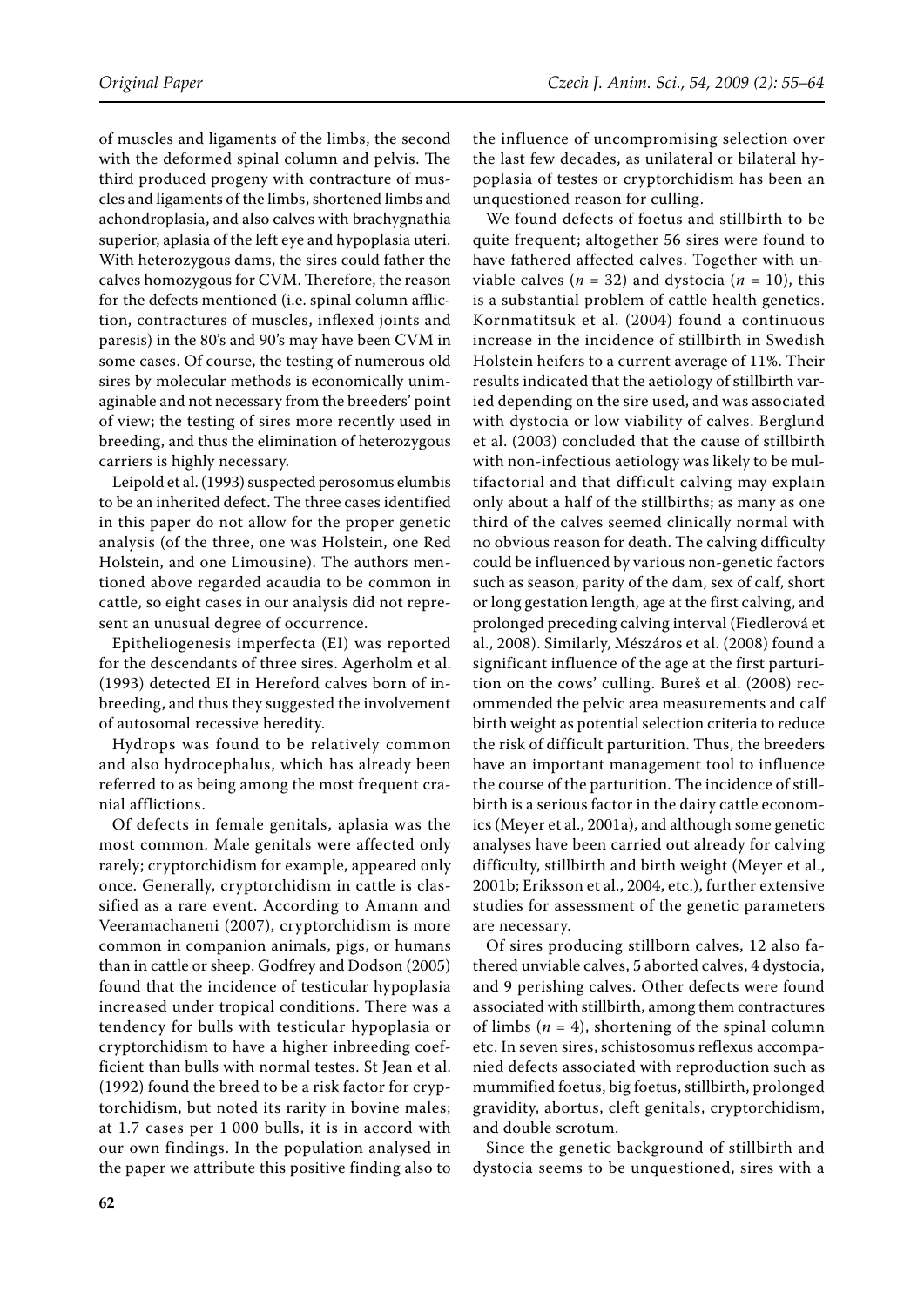high prevalence should be a primary target for disqualification from the fathering of stock bulls or culling.

## **conclusions**

In conclusion, our analysis found a broad spectrum of congenital disorders over the time span of fifteen years. The frequency was very varied; a few defects occurred in the progeny of tens of sires, but the most typical incidence of disorder was lower than four. The genetic analysis of rarely occurring disorders is difficult when over a long period only a few cases are reported, and even then the discrimination between inherited and acquired defects is troublesome. Nevertheless, sires fathering affected offspring should not be used widely in artificial insemination programmes, but disqualified for the fathering of stock bulls or even definitively culled, as the possible spread of inherited recessive disorders may result in a negative impact on the economics of the cattle industry.

#### **Acknowledgements**

The authors thank Karel Hala for critical reading of the manuscript, Kamila Šenkýřová for technical assistance, and John P. McAvoy for language revision.

#### **References**

- Agerholm J.S., Basse A., Christensen K. (1993): Investigations on the occurrence of hereditary diseases in the Danish cattle population 1989–1991. Acta Veterinaria Scandinavica, 34, 245–253.
- Amann R.P., Veeramachaneni D.N. (2007): Cryptorchidism in common eutherian mammals. Reproduction, 133, 541–561.
- Bechyňová R., Dostál J., Stratil A., Jílek F., Horák P. (2008): Mutation in the *RPE65* gene causing hereditary retinal dystrophy in the Briard dogs: application of a new detection method. Czech Journal of Animal Science, 53, 176–179.
- Berglund B., Steinbock L., Elvander M. (2003): Causes of stillbirth and time of death in Swedish Holstein calves examined *post mortem*. Acta Veterinaria Scandinavica, 44, 111–120.
- Bureš D., Bartoň L., Zahrádková R., Teslík V., Fiedlerová M. (2008): Calving difficulty as related to body weights

and measurements of cows and calves in a herd of Gascon breed. Czech Journal of Animal Science, 53, 187–194.

- Citek J., Rehout V., Hajkova J., Pavkova J. (2006): Monitoring of the genetic health of cattle in the Czech Republic. Veterinarni Medicina – Czech, 51, 333–339.
- Eriksson S., Naisholm A., Johansson K., Philipsson J. (2004): Genetic parameters for calving difficulty, stillbirth, and birth weight for Hereford and Charolais at first and later parities. Journal of Animal Science, 82, 375–383.
- Fiedlerová M., Řehák D., Vacek M., Volek J., Fiedler J., Šimeček P., Mašata O., Jílek F. (2008): Analysis of nongenetic factors affecting calving difficulty in the Czech Holstein population. Czech Journal of Animal Science, 53, 284–291.
- Genetic test for the Identification of Carriers of Complex Vertebral Malformations in Cattle. European Patent EP1334210.
- Godfrey R.W., Dodson R.E. (2005): Breeding soundness evaluation of Senepol bulls in the US Virgin Islands. Theriogenology, 63, 831–840.
- Grubbs S.T., Olchowy T.W.J. (1997): Bleeding disorders in cattle – a review and diagnostic approach. Veterinary Medicine, 92, 737–743.
- Healy P.J. (1996): Testing for undesirable traits in cattle – an Australian perspective. Journal of Animal Science, 74, 917–922.
- Herrmann R., Utz J., Rosenberger E., Doll K., Distl O. (2001): Risk factors for congenital umbilical hernia in German fleckvieh. The Veterinary Journal, 162, 233–240.
- Herzog A. (1992): Genetic defects in cattle and the possibilities of control. Wiener Tierarztliche Monatsschrift, 79, 142–148.
- Hiraga T., Dennis S.M. (1993): Congenital duplication. Veterinary Clinics of North America – Food Animal Practice, 9, 145–161.
- Kornmatitsuk B., Dahl E., Ropstad E., Beckers J.E., Gustafsson H., Kindahl H. (2004): Endocrine profiles, haematology and pregnancy outcomes of late pregnant Holstein dairy heifers sired by bulls giving a high or low incidence of stillbirth. Acta Veterinaria Scandinavica, 45, 47–68.
- Kuhn C. (1997): Molecular genetic background of inherited defects in cattle (German). Archiv für Tierzucht – Archives of Animal Breeding, 40, 121–127.
- Ladds P.W. (1993): Congenital abnormalities of the genitalia of cattle, sheep, goats, and pigs. Veterinary Clinics of North America – Food Animal Practice, 9, 127–144.
- Leipold H.W., Hiraga T., Dennis S.M. (1993): Congenital defects of the bovine musculoskeletal system and